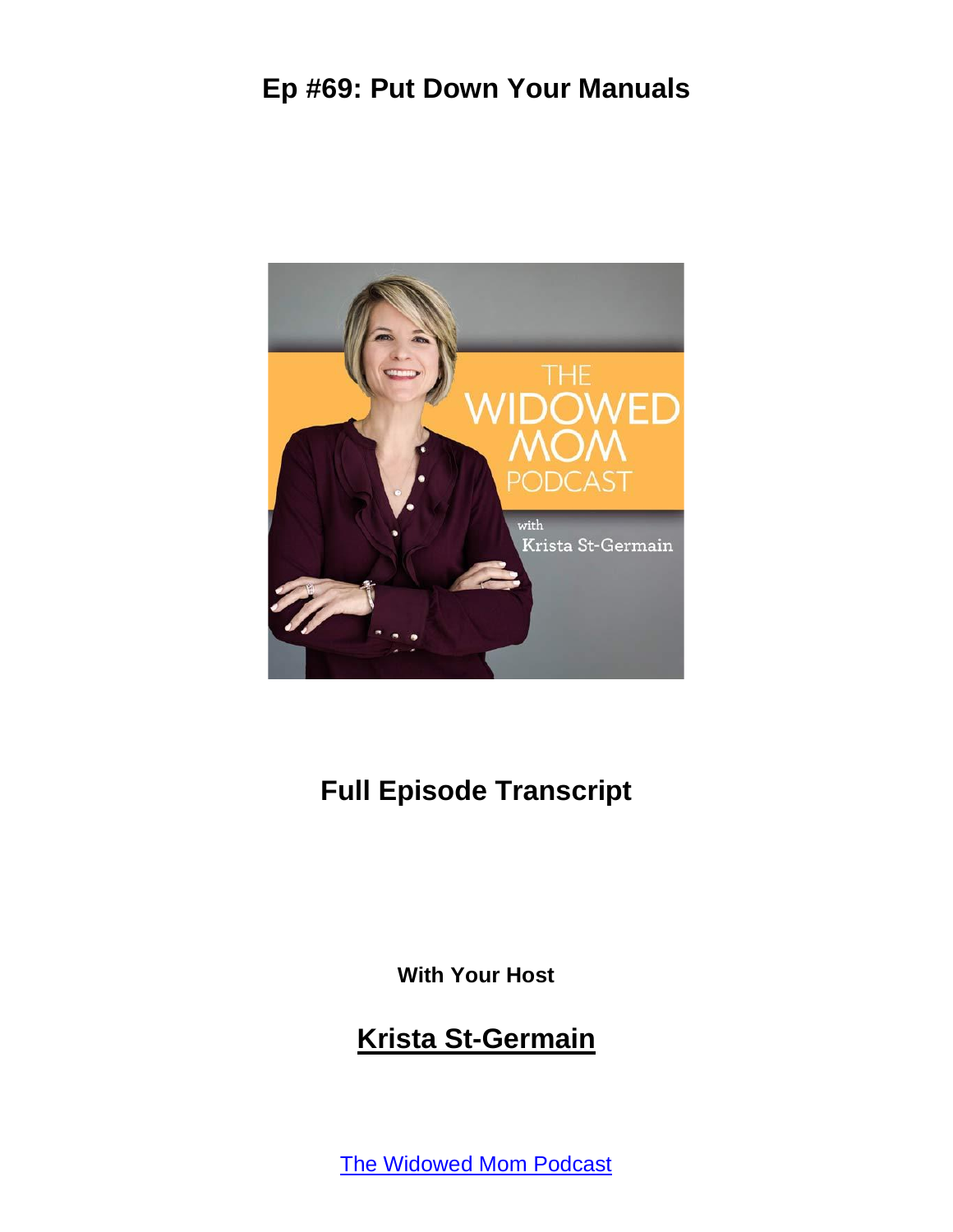Welcome to *The Widowed Mom Podcast*, episode 69, Put Down Your Manuals. Pain is a natural part of life, right? But suffering doesn't have to be. And one of the ways we create suffering is by carrying around manuals. And in this episode, I'm going to teach you all about it, so you can recognize when you're carrying a manual, and if you choose to, you can set it down.

Welcome the *The Widowed Mom Podcast*, the only podcast that offers a proven process to help you work through your grief, to grow, evolve, and create a future you can truly look forward to. Here's your host, Master Certified Life Coach, grief expert, widow, and mom, Krista St-Germain.

Hey, everybody. Welcome to another episode of the podcast. Fall is in full effect over here. If you've listened to the podcast before, you know, I'm kind of a fall nut and my daughter and I always joke about it because all the memes that you see and anyone who loves fall appears to be considered basic. Not a term I use. But apparently, it's a popular term amongst the young people. But I guess I'm basic because I still like fall. I still love decorating.

So, that's what I've been doing around here is just embracing the season, even though it's COVID and it's a little bit weird. I'm enjoying what I can of fall. So, fall, we are fully decorated. Have been, frankly in my house, since late August. But this weekend, the boyfriend and I went and got fall decorations for his house. His idea actually, not even mine. But he didn't really have anything fall-ish and I think he appreciated my enthusiasm for fall. So, we went and got all things fall for his house. Just a few things. But now it feels kind of cuddly and cozy in there. So, that was kind of fun.

And we're considering – haven't yet planned, but considering a trip to Arkansas in either late October, maybe early November. Because apparently – he knew this, I didn't. But apparently, Arkansas is rated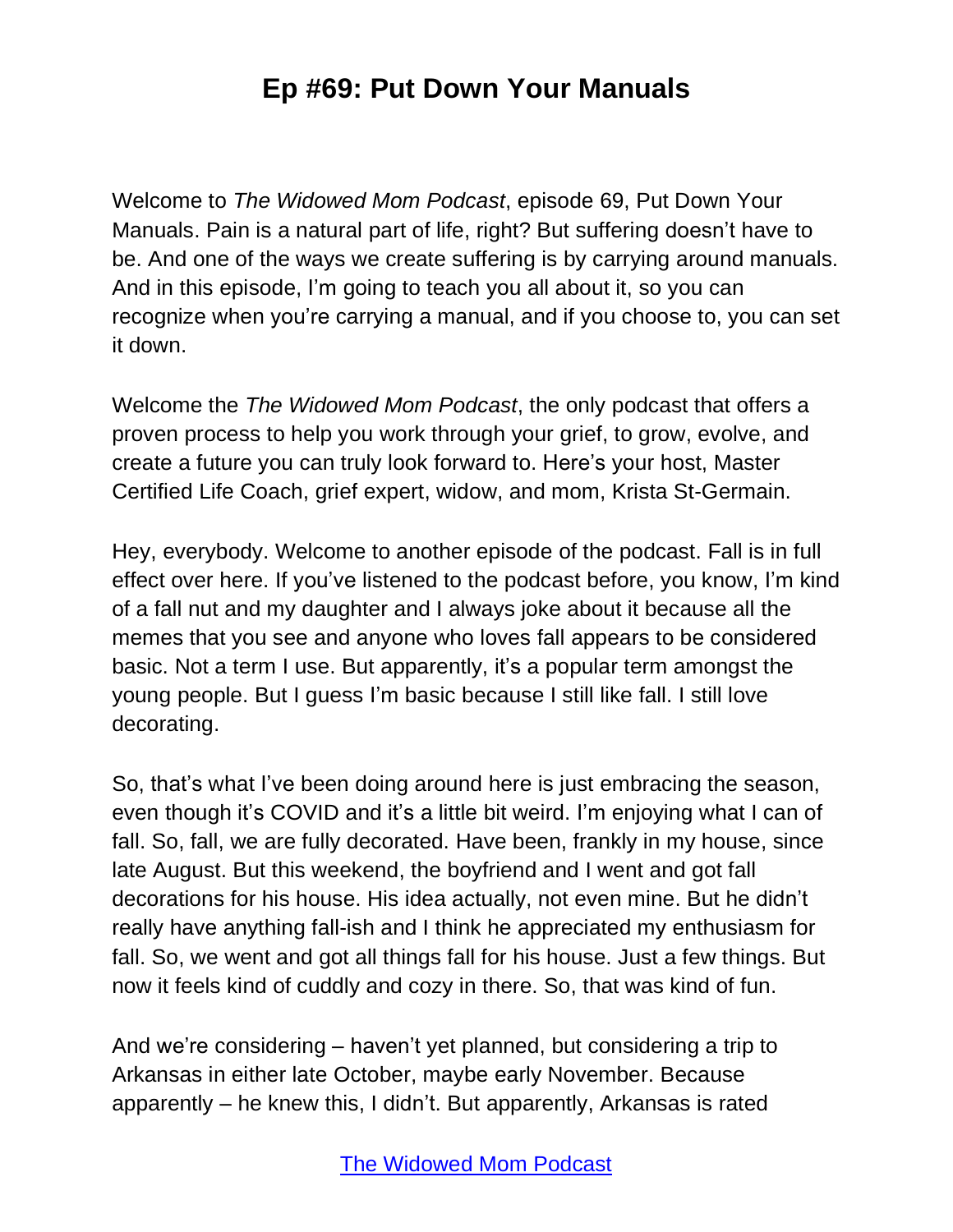among the top five in the country for places to watch the leaves turn. And that sounds like something we can do safely with COVID. So, I live in Kansas. He's actually from Arkansas, so looking at doing that too. So, it should be interesting.

If you're listening when the podcast comes out, or at least early October, just a reminder that we're doing a little fun giveaway. I'm giving away a Baroque pearl necklace from a company that I recently discovered and kind of fallen in love with their jewelry. Not even so much – I like the jewelry, but what I really like is the philosophy behind each piece and the motivating cards that come with each piece.

So, this necklace that I'm giving away, which you can enter to win, is called Grit. And it tells a story about a strong woman who's been through adversity. Hello, listeners, strong women who have been through adversity. That's us.

So, I'm going to give one of those away. If you want to register to win, you can have fun with me. Just screengrab yourself listening to the podcast. Just capture what's on your phone, whether it's from Apple Podcasts or Spotify or Stitcher or straight off of my website. Just screengrab it and share it on Instagram, and tag me @lifecoachkrista. And I will see it and other people will hopefully see it too. It will help promote the podcast. And then every time you do that, I will enter your name to potentially win this beautiful Grit necklace. And you can choose whether you would like that in gold or silver.

Okay, let's talk about manuals. This is something I learned from my coach, my teacher Brooke Castillo several years ago, a long time ago actually. And it's been really, really helpful to me. So, I wanted to teach you this concept too. We suffer so much unnecessarily in life. And yes, pain is definitely a part of the human experience. So, I'm not trying to suggest that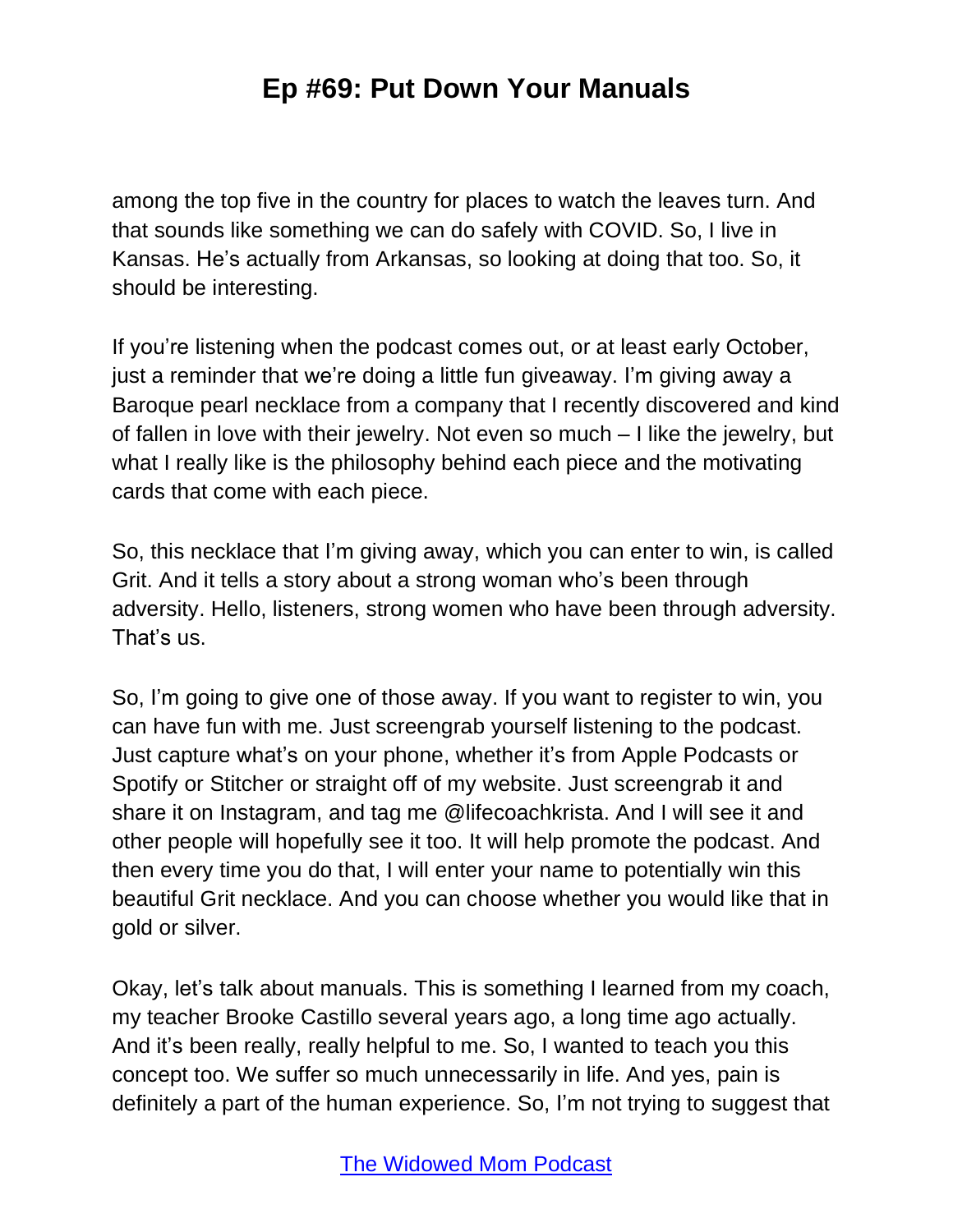we aren't supposed to experience pain as humans, because I do think that we are.

But we also create a lot of unnecessary suffering for ourselves. I know I have done this. And so, in this episode, I'm going to share with you this concept of manuals, what it means to have a manual, how to recognize when you have a manual, so that you can see the benefit of putting it down, if you'd like.

So, a manual is essentially a metaphor for an unwritten instruction book. So, think about any time you buy some sort of a device from the store. Usually, it comes with an instruction book. It tells you how to use the device. And a lot of us have these unwritten instruction books about other people.

We have these manuals about how people are supposed to behave, what they are supposed to do, what they're not supposed to do, what it means to be a good mother, brother sister, father, coworker, boss, what it means to be a good daughter, a good son.

We have these manuals for other people and we think that if people don't follow our manuals, that we have to feel frustrated, we have to feel annoyed, we have to feel upset, we have to get angry. We think that we can't be happy unless other people would just follow our manuals. And if they would just follow our manuals, we could be happy. We could have the kind of life that we want to have. We could have the kind of relationship that we want to have.

So, we have manuals for other people. We also have manuals for ourselves, ways that we're supposed to behave, standards that we're supposed to live up to. And we have manuals for our lives. We have ways that we think our lives are supposed to go. And if they don't go that way,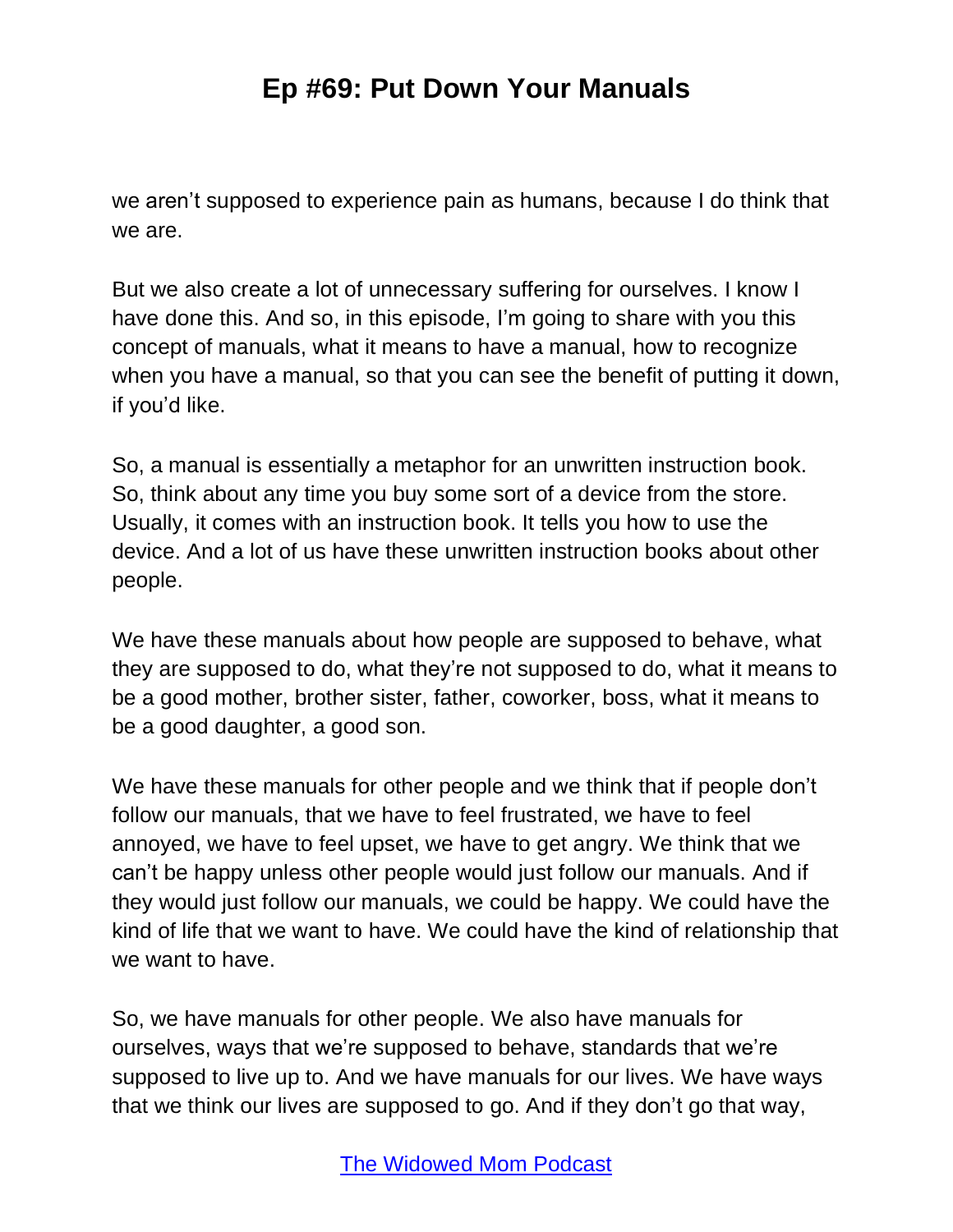then we feel emotionally captive. We feel like we can't have the life we want unless it turns out the way the manual says it was supposed to.

So, I want to give you permission, once you understand this concept, to kind of consider, what are the manuals that you have in your life? We all have them. It's not a matter of if we have them. We have them. It's a matter of, do we recognize when we're not allowing ourselves to enjoy life because part of life isn't going according to our manual.

And that's when it's to our advantage to consider putting the manual down, to consider, do I want to expect this person to behave in this way and hold myself hostage, such that I can't be happy unless they do?

So, let me give you some examples. So, here are some manuals I've had. I have had some manuals for my children, each of my children. My children, according to my manual, are supposed to be respectful and do what I say. They're not supposed to fight in the back seat of the car while I am driving. They are not supposed to roll their eyes. They are supposed to clean their rooms. They are supposed to put their devices away without complaint before we sit down to eat dinner. They are supposed to, without me asking, take their plates, rinse them off, and put them in the dishwasher.

My children are supposed to do all of these things. And in the past, there have been times where I have gotten myself very upset when my children did not follow my manual. Specifically, I remember my now 16-year-old daughter, when she was around four, having all sorts of drama around bedtime and around what she was going to wear. She had some very independent thoughts about what things went together that did not line up with what I thought went together.

And so, in effort to get her to follow my manual, I turned into a bit of a control freak. I was defining my success as a parent based on how my child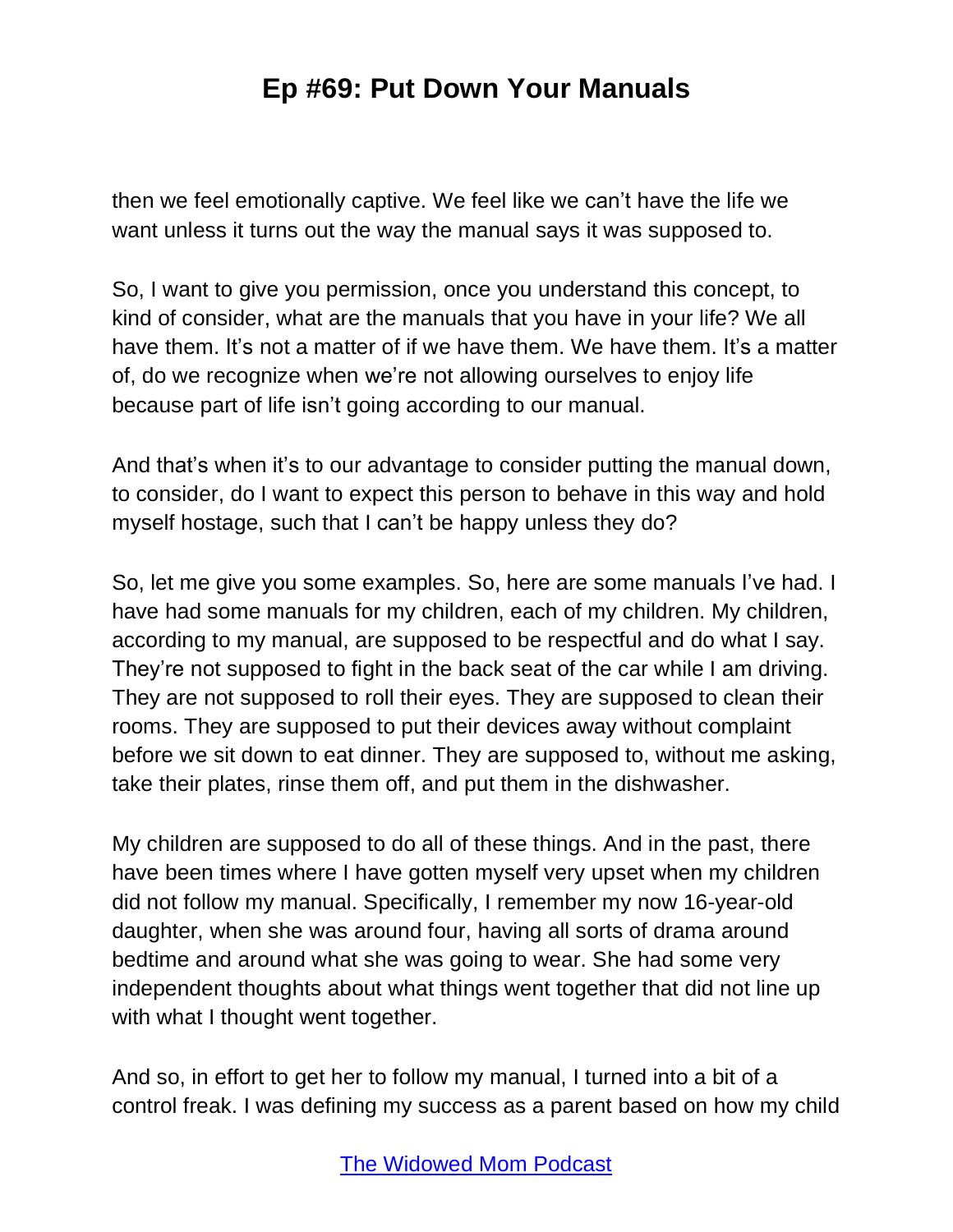behaved. And I wasn't allowing myself to feel the way I wanted to feel, calm and confident and in control, until I made this little being, separate from me, follow my manual.

And if you're listening to this podcast, you're probably a widowed mom and you probably have kids and you probably know that this is a recipe for disaster. We can't control our children.

Now, I am not saying that we can't have rules, that we can't have expectations, that we can't and shouldn't have consequences. But what I am saying is that if we believe our emotional wellbeing is determined by the behavior of the little people in our lives, or our in-laws, or our mothers, or anyone else for that matter, our bosses, our neighbors, our sisters. If we believe that until they follow our manual, we can't be happy, guess what we're spending most of our energy trying to do?

We spend most of our energy trying to change them, to manipulate them, to control them. And it comes from a very well-meaning place, right? We're not trying to hurt anybody when we're in this space. We just don't understand that our happiness isn't dependent upon whether they follow our manual. We don't even know we have one most of the time. We just think that this is how good children behave, that good parents get their kids to behave in this way, that this is how good sisters treat people.

So, all of us have these manuals, but most of us just haven't given it much thought. So, I want you to do that now. What are the things you expect of the people in your life, that if they don't comply with, you get unhappy? What are all those things you wish people would do differently?

If only they would call me more? Or call me less? If only they would ask me to go out with them more and include me in events, or if they would just stop expecting me to go to events, because I'm not in the mood. If they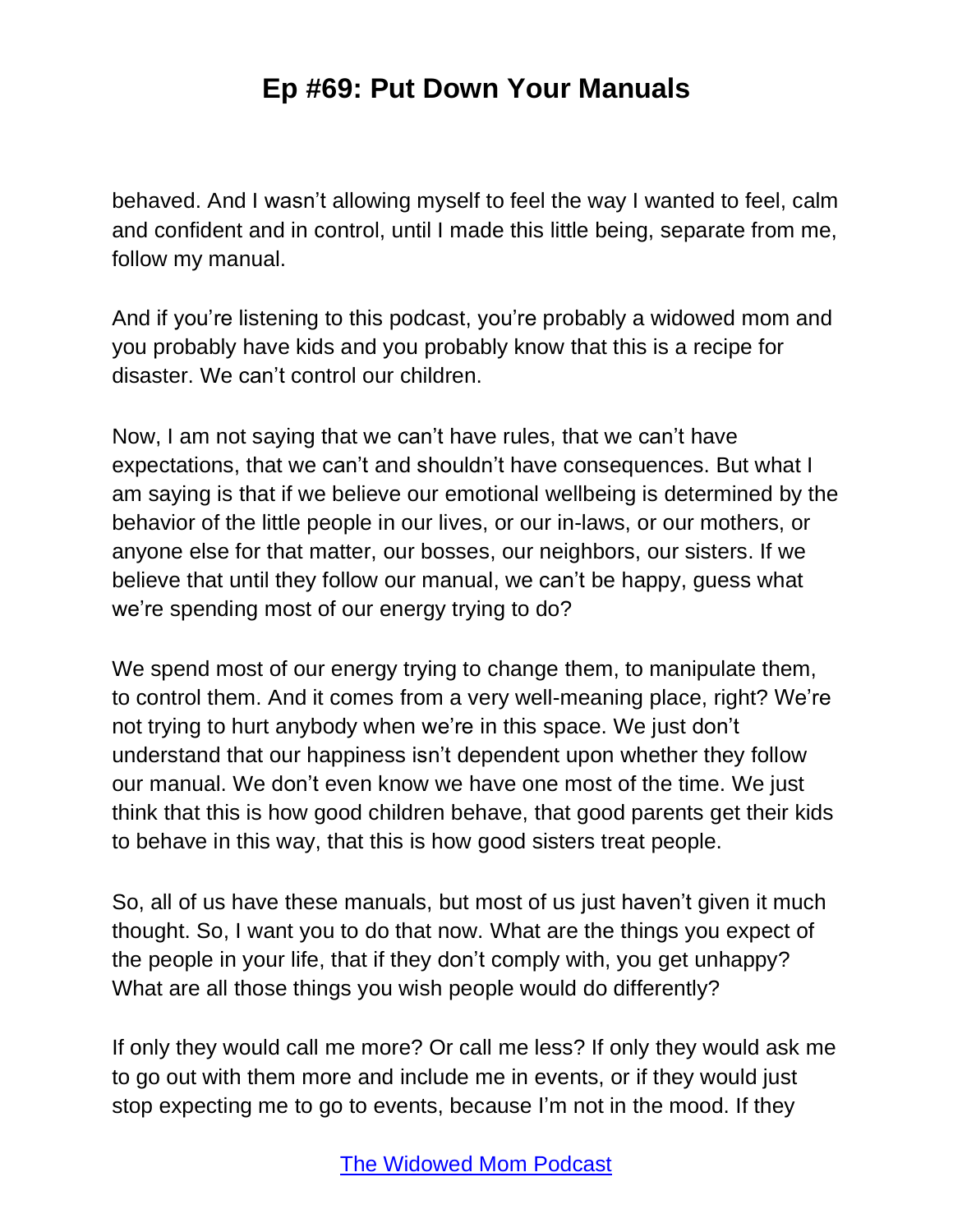would just vote in a particular way. If they could see our current political climate my way. If they would just talk about my husband and ask me how I'm doing. Or if they would just stop talking about my husband and asking me how I'm doing. Do you see where I'm headed?

It's all very individual. We all have these expectations of other people. And we think that when they don't follow our expectations, that that is the reason that we are unhappy. So, of course, we will try to change them and get them to comply with our expectations. And, of course, that has us promptly delegating our emotional wellbeing to things we cannot control.

So, when we notice a manual and when we notice how so much of our emotional state is dependent upon the behavior of someone outside of us that we can't control, then we can start to make some decisions about whether or not we want to keep that manual. Because what are the odds that all the people around us are going to change and behave exactly the way we want? Probably not great, right? At least not in my world.

Not only can we have manuals for other people. We can also kind of have manuals for the universe. I definitely did. I had manuals for how my life was supposed to unfold, how things were supposed to go down. My manual said my husband was not supposed to die. My manual said we were going to work together and travel together and retire together and grow old and be happy together.

And my manual said that, certainly even after he died, people who drive drunk and have meth in their systems and are convicted of involuntary manslaughter, my manual said those people should get more than four years behind bars. My manual says it's not supposed to take a full year for the court proceedings to happen, for those decisions to be made. I have lots of ideas in my manual about how things in the world are supposed to happen. And many times, the world doesn't follow my manual.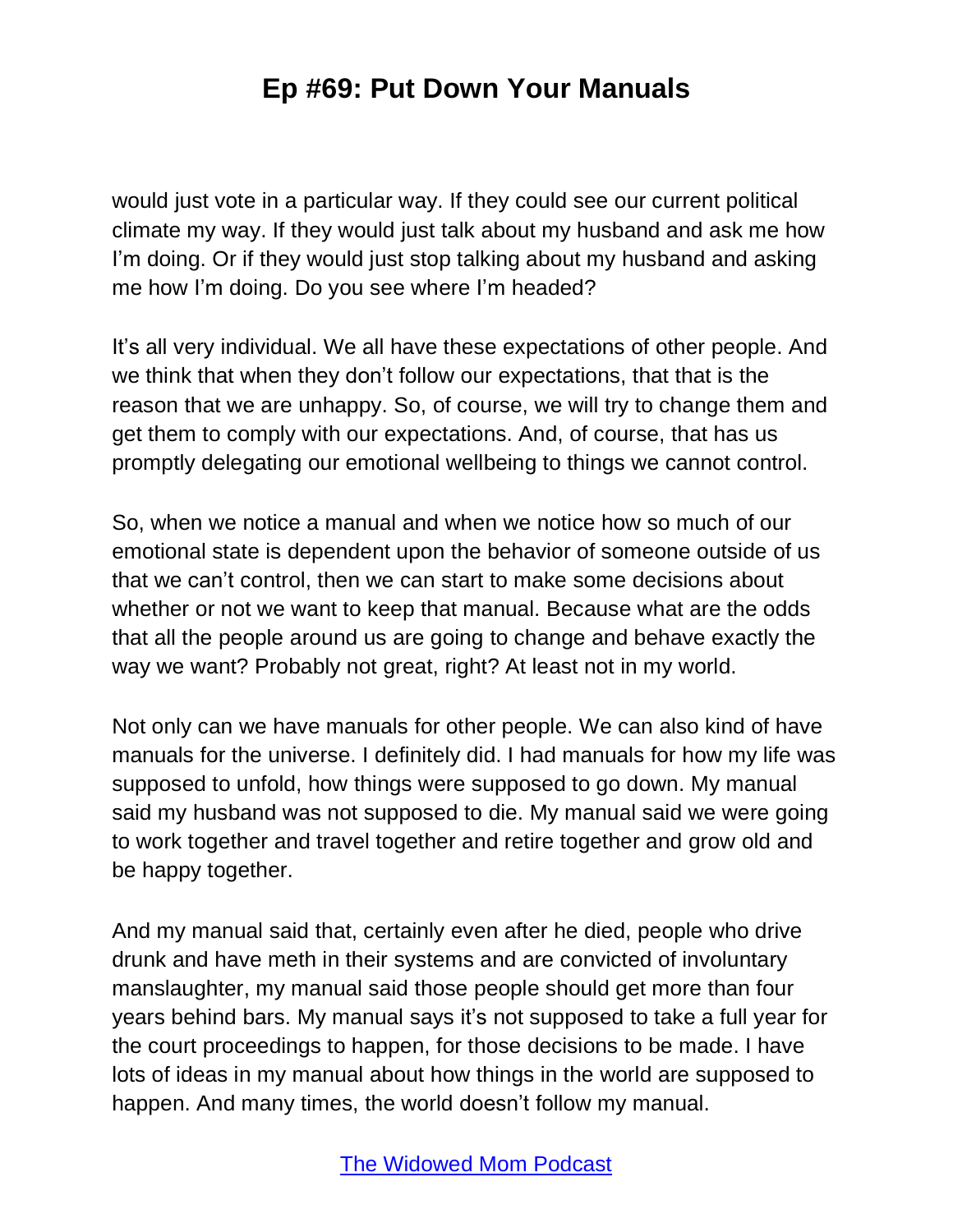We also have manuals about ourselves, about how we're supposed to be. I used to think, you know, if I don't have it all together, if I'm not on top of all the things, all the kids' activities and all the work things, that I can't feel good. If I don't have a company-ready house all the time, I used to think that was a reflection on me.

For a long time, I believed that if I was above a certain clothing size, that I couldn't feel sexy, that I couldn't feel proud of how I was parenting unless my kids had less than a certain amount of time in front of screens. That I always had to stay calm and look good and everything needed to look like Pinterest and Instagram in order for me to feel good about myself.

Can you see how manuals create suffering? Are you starting to see where your manuals might be? And we have to be careful because people will agree with us about our manuals. Our manuals will seem noble, appropriate even.

Lots of people would say, "Well yes, that is the way people should behave." But yet, they don't. Yes, that is the way life is supposed to go. But it doesn't. And our insistence on holding onto those manuals, knowing that people won't behave according to our manual and that the universe won't unfold according to plan just creates suffering on our part.

Now, please don't hear me say that you can't have expectations. Please don't worry that laying down a manual will turn you into a doormat. It won't. Putting down your manual doesn't mean you no longer have preferences. It doesn't mean you no longer have boundaries. It doesn't mean you no longer have consequences in your household. It doesn't mean you're no longer raising children according to your values. It doesn't mean that you just roll over and whatever happens happens and you love all of it.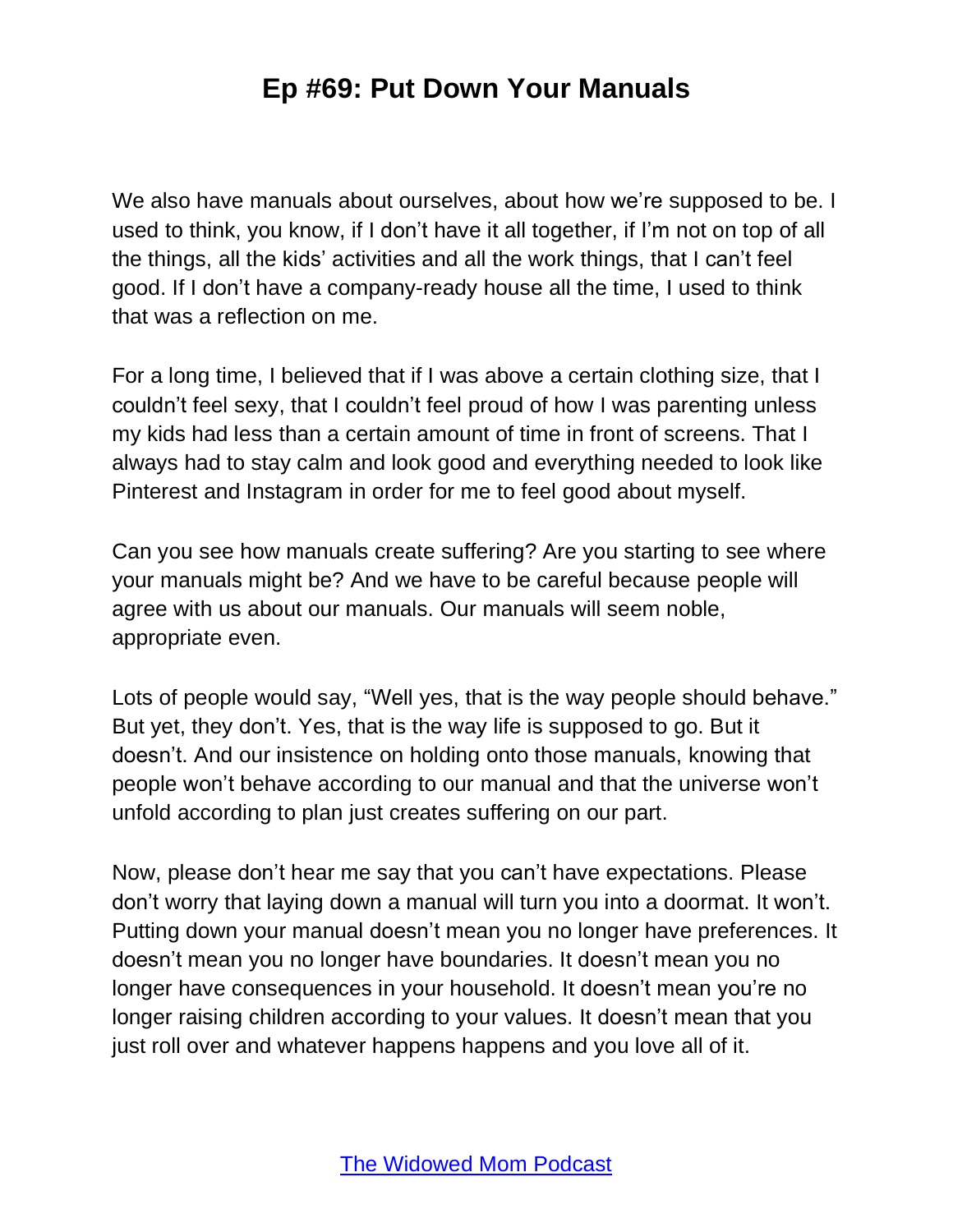What it means is that you stop letting things outside of you control your emotional state. It means that you stop being victim to the things you can't predict, to the ways that other people choose to show up in life, and to the things that you just genuinely can't control, because they don't have anything to do with your thoughts, your feelings, your actions.

Putting down a manual means you are accepting what it is you can control and what it is you can't control. And you're choosing to create your emotional state regardless. Putting down your manual means you're taking back your power and you're laying down your urge to control the entire world because you recognize that how the world goes has very little to do with how you choose to see the world and experience it.

And so, when I'm coaching in my Mom Goes On program, we do this. We go very specifically through our manuals and we identify them. And I encourage you to do this as well. What are the manuals you have for other people, for yourself, for your life? What are those things that you think just should be? Which ones are serving you? Which ones aren't?

And can we just put down the ones that aren't serving us? Can we just put down our manuals and stay in the present moment and decide to love people for who they choose to be, instead of who we think they're supposed to be? Can we put down our manuals for ourselves and choose to love ourselves just as we are, without conditions, without hustling for our worth, without saying, "Well I'll love myself when I lose weight or make more money or find another relationship," or whatever conditions you might have put on your own self-love?

Can we put down our manuals for our lives and for how it's all supposed to be, and just enjoy life the best we can as it is? This is what I want for you. This doesn't take away our pain. This doesn't mean that we'll never feel a negative emotion again. But this does lessen our suffering.